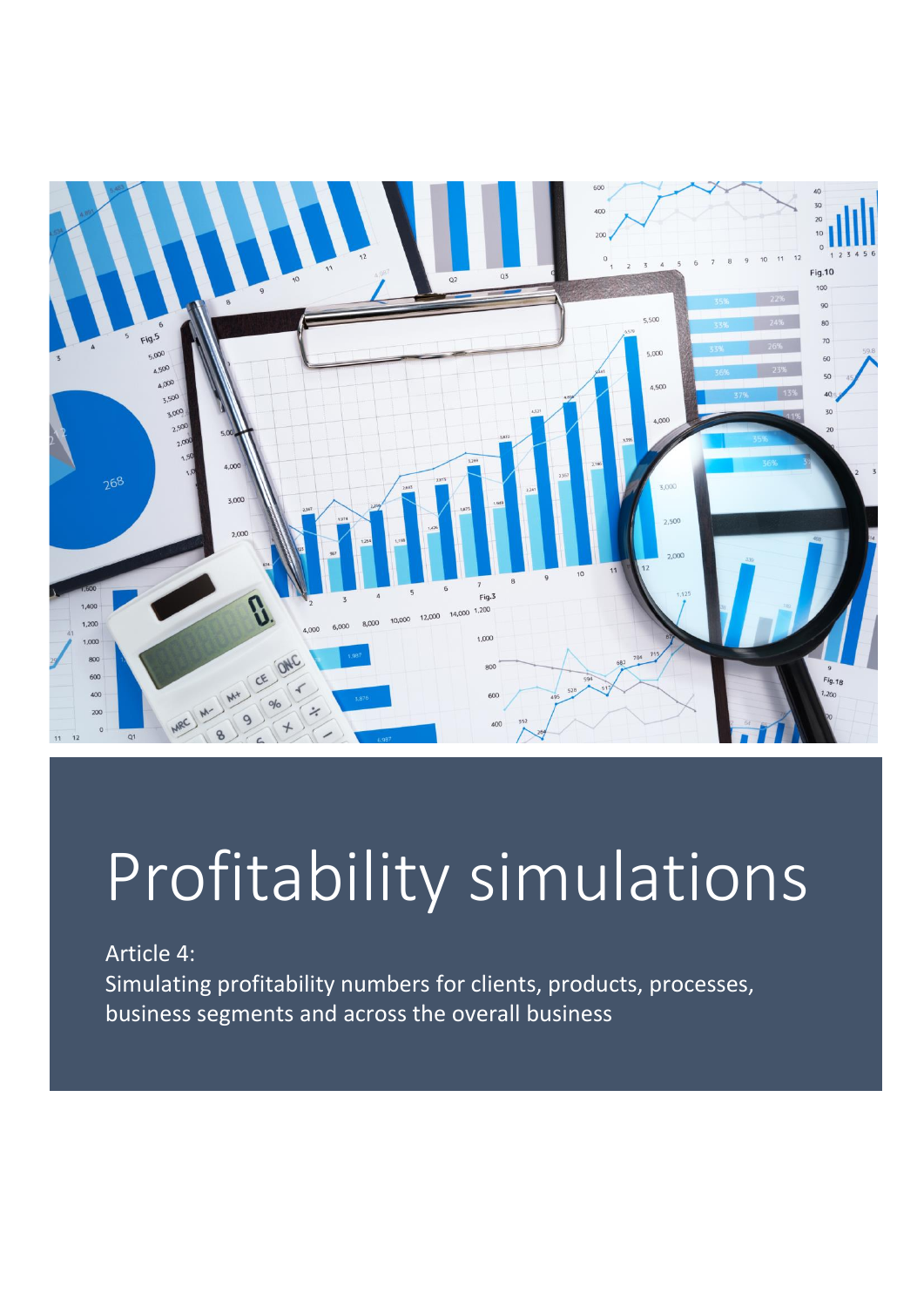



Fourth in a series of articles on the topic of "Smart" client and product profitability. This article focuses on financial simulations and new – Nov19 release - functionalities in Axis

#### **Key messages**

- − Assess impacts of business decisions on future profitability
- − Early identify areas that could hinder success of products or business lines
- − Monitor progress against plan

## **Fore-warned is to be fore-armed**

**www.axis-analytics.ch**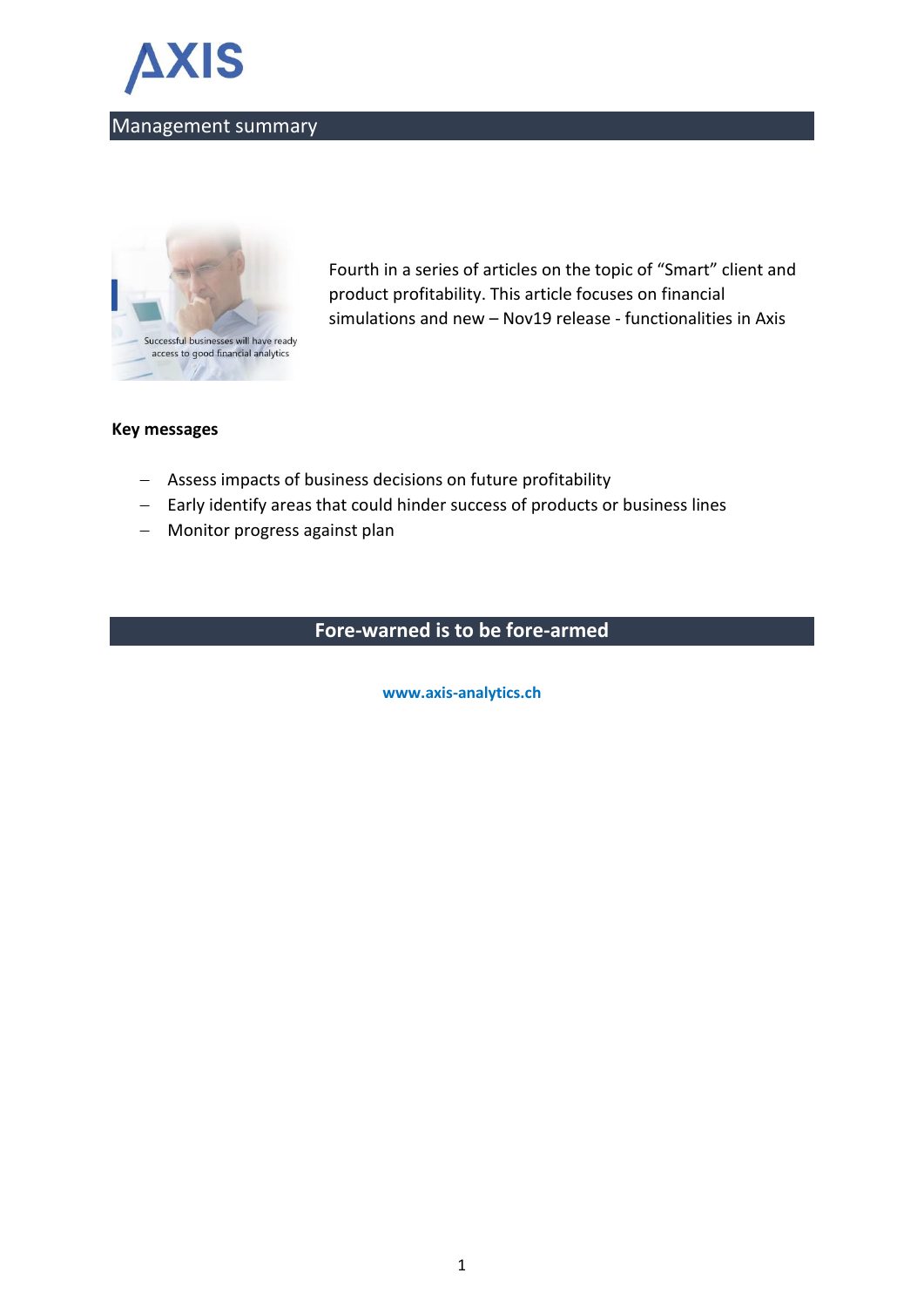# **AXIS**

## Client & Product profitability – Profitability Simulations

Simulations, in this context, can be summarised as:

#### **Assessing the impacts, financial and otherwise, of intended business decisions**

The process of producing financial simulations forces the user to go through a more detailed set of assumptions together with substantive reasoning of the drivers and impacts. As with any business decisions, **proper preparation avoids pitfalls later**.

This article focuses on financial simulations in relation to:

- Launching new businesses, product lines or even individual client relationships
- Introducing major changes within a business
- Build or buy decisions, especially offshoring, outsourcing and, also, insourcing
- Assessing changes designed to improve efficiency
- Business planning and budgeting

#### **Practicalities of generating simulations**

It would be Nirvana if every business proposal included a solid, relevant and dependable financial simulation. Accounting ledgers are primarily designed to provide outputs for statutory reporting and less for management analytics. With the limited format of accounting data outputs, financial simulations are often produced at a summary level and use, in the main, broad assumptions, thereby limiting their reliability and dependability.

This results in business managers extracting portions of data and numbers from different sources to arrive at more meaningful financial simulations, often including some sort of process costing. A common challenge seen in many executive discussions is the lack of proper reconciliation between accounting data from the booking ledgers and financial simulations justifying business proposals. Readers will recall hearing the statement from the CFO: "These are not my numbers!"

Any additional information that assists getting a proper link between accounting ledger data and financial simulations at various levels provides much more comfort and reliability and is invaluable to any business.

#### **Financial simulations in Axis**

A November 2019 update to the Axis tool greatly expands the profitability simulations capabilities allowing managers to assess the financial impacts of intended actions, thereby enabling early identification of potential hurdles and hence, their in-time remediation

**An underlying feature is the availability of globally consistent, detailed profitability statements by client and/or product across the whole business, thereby providing actionable indicators for any remediation requirements.**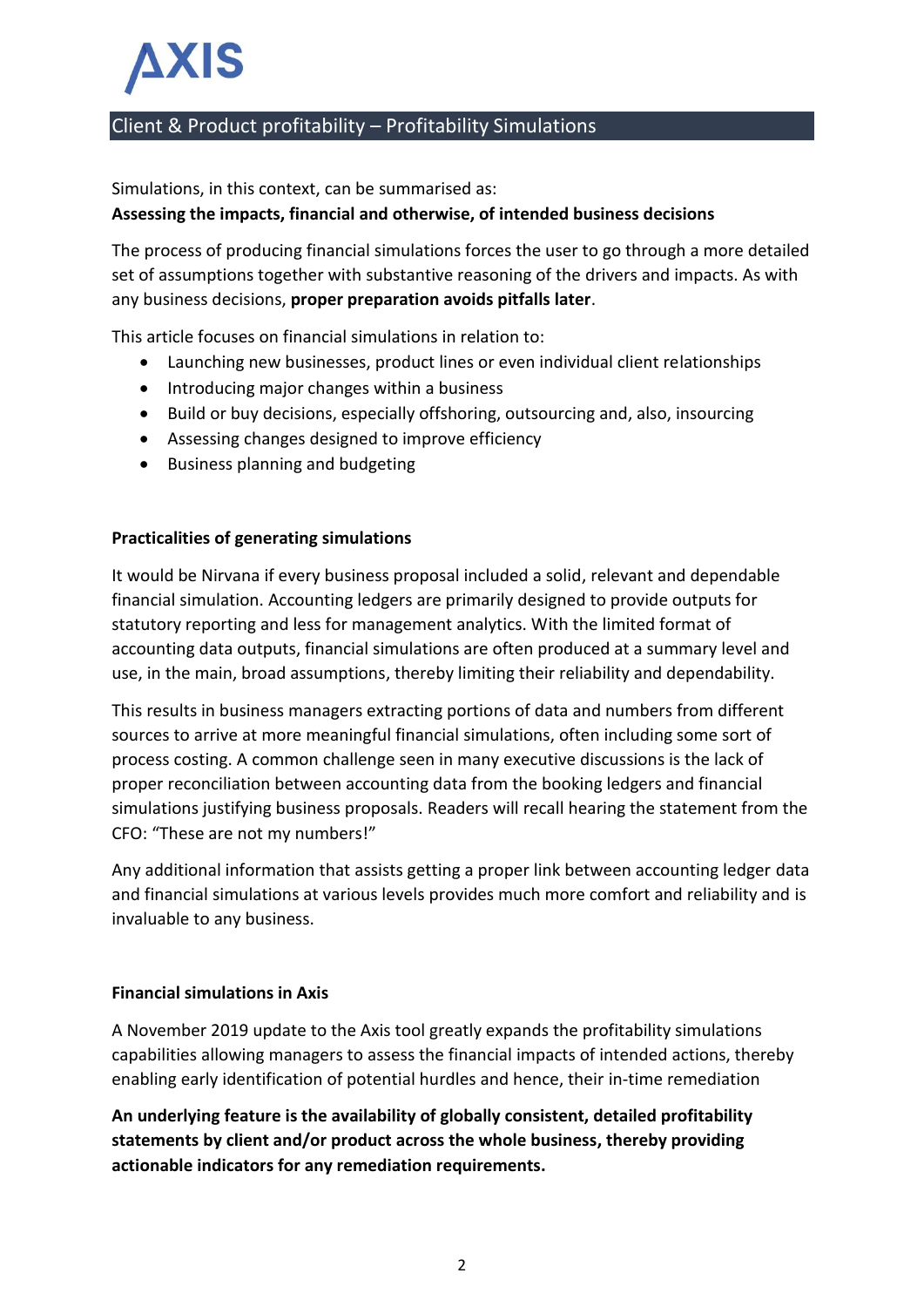

**Article 2** in this series already covered the basics on Individual client relationship and product profitability simulations. A brief recap:

By comparing with a similar or average client relationship or product:

- Assess the financial outcome of new client relationships or products
- Identify specific work processes that result in unduly high costs
- Implement required remediations
- Measure the resulting success

**The November 2019 release of Axis** takes simulations to the next level, now including:

- Simulating profitability for business segments, processes and the overall business
- Bulk updates of cost lines using percentages and/or absolute changes
- Results both in work process and accounting lines formats
- Assessing marginal revenues and costs

This new functionality can also be extended to include preparation of the annual financial budgets and business plans.

#### **Overview: financial simulations in Axis:**

- 1. For individual products / clients, work processes, business areas, overall business
- 2. At both booking line items (Chart of Accounts) and also work process levels

| <b>Simulations Options</b>                                                                   |              |
|----------------------------------------------------------------------------------------------|--------------|
| <b>Line Item Simulation</b><br>$\bigcirc$ Line Item Hierarchy $\bigcirc$ Contribution Levels |              |
| <b>Start with Line item changes?</b><br>$\odot$ Yes $\bigcirc$ No                            |              |
|                                                                                              | <b>Start</b> |

**Step 1:** After selecting the dimension (individual product / client, work process, business area / region or overall business), choose whether to start with line item changes or using work process costs.



**Step 2:** Assess what revenue and cost lines would change and by how much. As input, by line item, use percentage changes to drive the result or absolute numbers and let the percentage change be calculated. Especially relevant for marginal costing